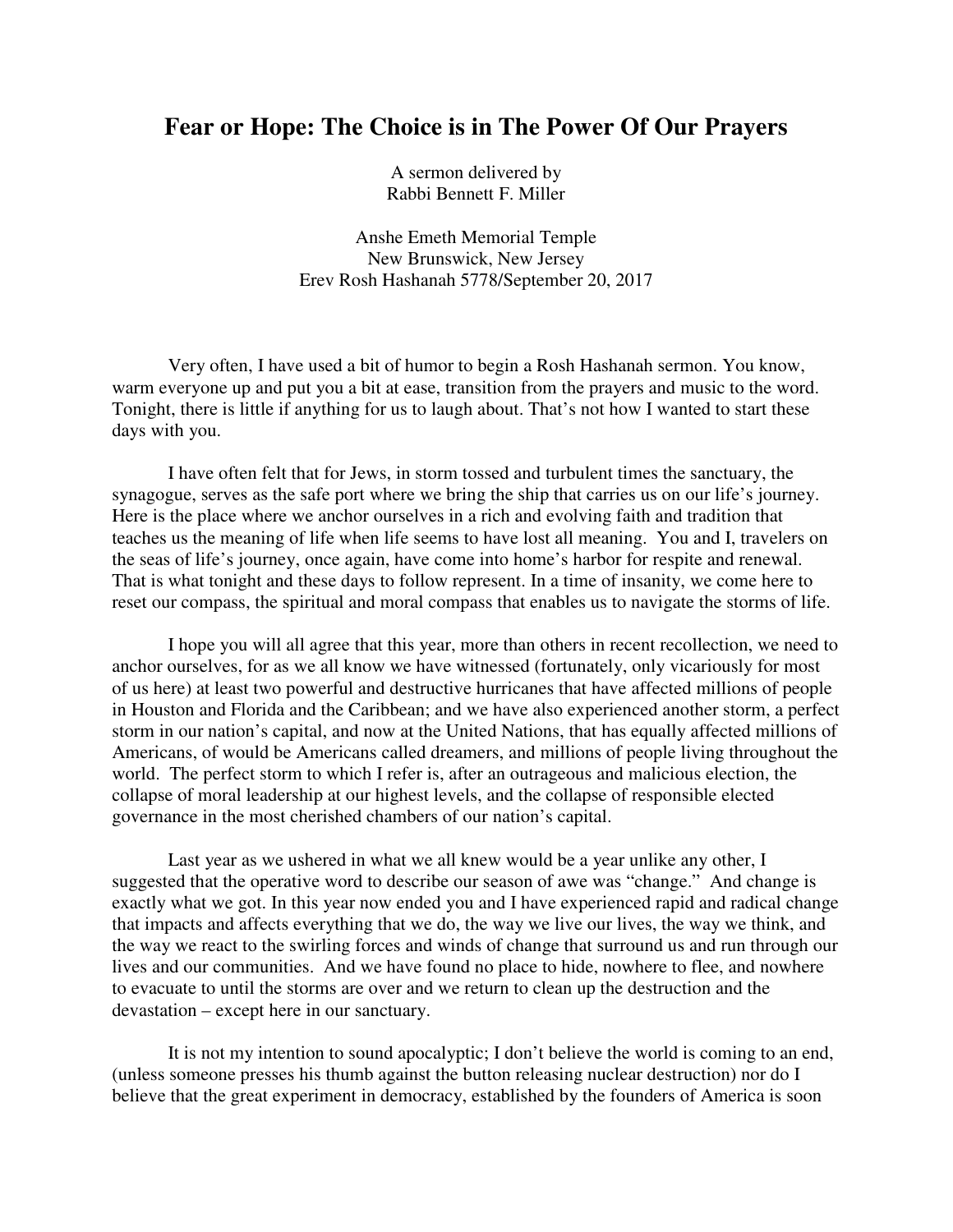to be over. But I think we can all agree that we have come to a crossroad in American history. We can and should all agree that we are at a crossroad in Jewish history, too, especially as a Jewish community in America. Our democracy, and our Jewish way of life; both, are most certainly being challenged, and even more our moral and ethical leadership in the world is being questioned. How we as Americans and as Jews will face this moment in history will have significant impact on our lives, on America, on Israel, and for that matter, on all of humanity. We need these Days of Awe, these Yamim Noraim, to consider and contemplate what we will be and what we will do in the new year about to begin. We need the urgency of the High Holy Days to force us to give pause from our daily routine and reflect, with utmost honesty, about how we will face the future as Jews, as people of faith, a people who have encountered moments like this before throughout our journey.

I

 Author and columnist David Brooks penned a powerful piece entitled the Epidemic of Worry. In that piece, he wrote "We've had a tutorial on worry this year... led by two candidates who arouse[d] gargantuan anxieties, fear, and hatred in their opposition." As a result, Americans are living with higher anxiety than ever before, fears that have deeply impacted our daily lives, and hatred that has broken out into the streets in ways we have not witnessed in more than a half century.

 Brooks is correct. Fear, anxiety, and hatred have become the buzzwords of these days. The forces of arrogant contempt for the other, the insistent pitch of a politics of exclusion, of a deliberate confusion of personal power with public good – each of these is contributing to the anxiety affecting us all. We are witnessing a false prophecy assuring security and well-being while the welcome carpet is being rolled up, and the forces of hatred are feeding at the trough of arrogance.

## II

 I believe America is at a crossroads. This is not the first time that America has dealt with issues of immigration, issues of race, issues of economic justice, issues of nuclear war, and issues of the place and role of the president in our country. And it won't be the last. Our choice is to confront the issues of our day or let others determine the direction of our nation. Either way, America will be different in the years ahead, and our place in America will never be the same.

 Some years ago, I met Naomi Levine. Mrs. Levine, as she is known, was one of the first women to graduate from Columbia Law School. She was a member of the legal team that worked on the brief for the famous supreme court case known as Brown vs. Board of Education of Topeka, Kansa. She was a long time senior member of the staff of the American Jewish Congress. She almost became its president, except that she was a woman.

This same Naomi Levine was asked by the Chairman of the Board of New York University, to come to work for NYU and be in charge of fund raising. She has raised millions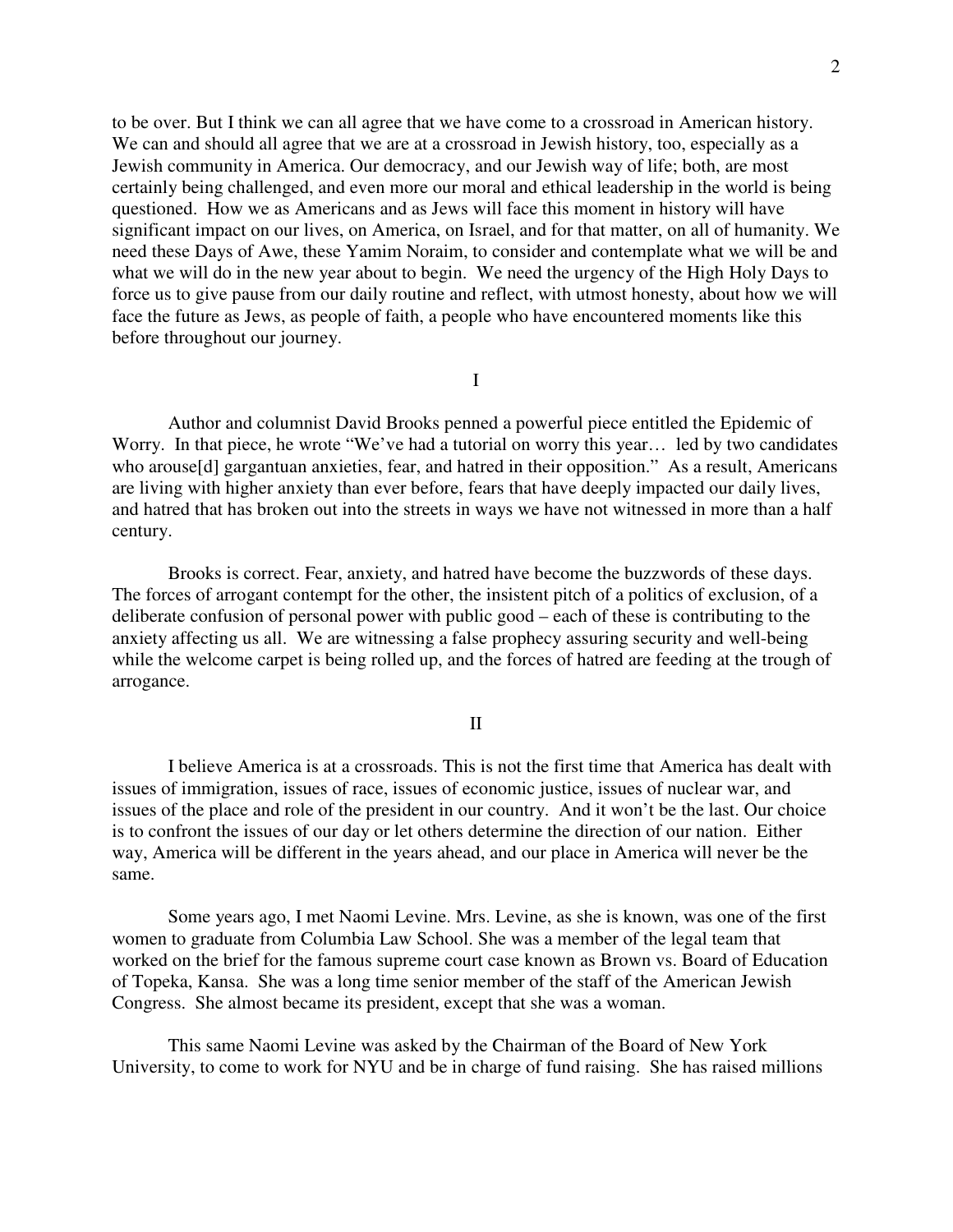upon millions of dollars for NYU. Today, she is in her nineties and continues her efforts on behalf of the school.

One night, in a course that she was teaching, she told us the following: "Every winter I fly down to Palm Beach Florida to raise funds for the university. When the driver picks me up I ask him to first drive me around West Palm (not the gated communities, but the other parts of West Palm where people live) before he takes me over the causeway to Palm Beach. I want to see how one part of America lives. Then I go over to the other part. And when I meet with people in Palm Beach, I ask them the following, "If you like what you have and want to keep it, you better make sure that the people who live on the other side of the causeway think they have a shot at getting what you have. If not, they will riot in the streets and either take it away from you or destroy it." And then she said, "the folks in Palm Beach are then very happy to donate to NYU!"

 We are at a crossroads in America because increasingly the people who live on the other side are coming to believe they have no shot at living like those of us on this side. They have seen their lives remain stagnant or deteriorate and they live in fear every day of the future because they don't believe the future is bright for them and for their children. And they are becoming more and more angry every day and every year.

 The founders of our country never envisioned that we would encounter the kind of economic and social inequality that we face today in America. They enshrined a notion of equality that they believed was attainable, and they developed that notion based on the teachings of their religious faith, which they got from the Bible, our Bible. And their vision for America had become our vision, too. You and I have been raised on that vision – a land of opportunity, with equality for all, a nation founded on justice (that is blind to corruption), and mercy, and compassion, biblical notions articulated over and over again in our Torah. I could quote you each chapter and verse from our Torah but will not for the sake of time this evening. We will save that for our Torah study classes and Tanach classes, for the times we gather around the table and grapple with our sacred texts.

Look around my friends, we are witnessing a chipping away at the foundations of democratic decency and hope. We are watching as some in our country want to enshrine an oligarchy for one part of America, thereby shrinking or destroying opportunity for others, and demolish all hope for those who live near or under the line of poverty. All of this is being accomplished by demonizing the stranger, the other, and the poor. And it is further being accomplished by raising the levels of anxiety about our nation's security, over the threat of nuclear war, by delegitimizing the media and the press, and by the encouragement of racism and hatred as a means to make everyone in America more anxious about life and security.

The crossroad that we face is, what notion of America will prevail? Will our country be a beacon of light and hope to us and to the world or will it close its doors to the huddled masses yearning to be free? Will there be one America, an America of hope that our children, all of our children will be able to rise up the ladder of opportunity, and live lives that are safe and noble, or will there be two Americas, one a privileged class that perpetuates itself, and the other, a class seething with growing frustration and hatred about its treatment in the market place, in the educational enterprise, on the streets and in our homes, too. Let no one think that this is just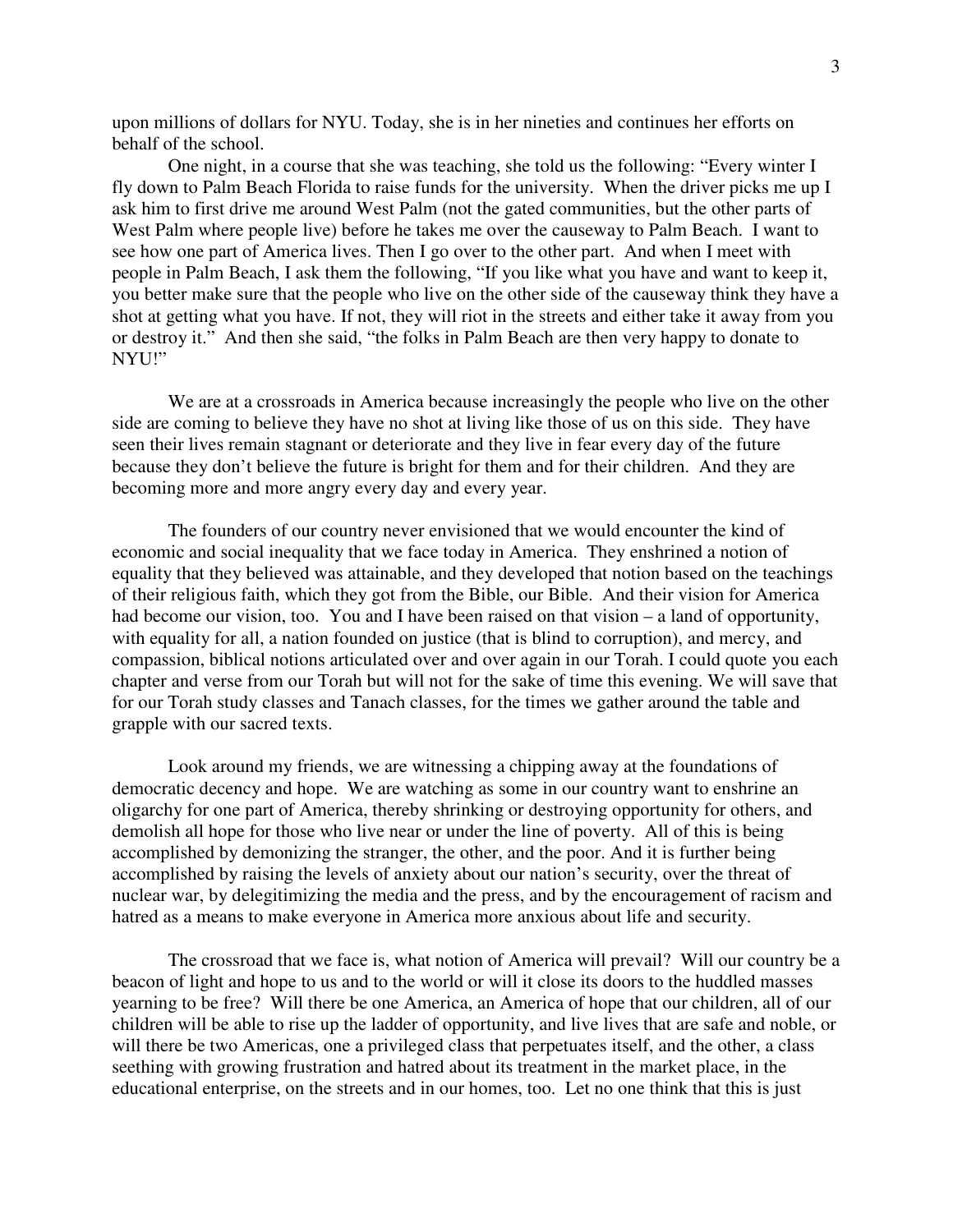philosophy or theological idealism vs. hard core reality. The truth is, what we want our country to be in this twenty-first century will be determined by one set of forces or another. I pray that we will have the strength to see the forces that I believe in prevail – forces of goodness, forces of kindness, and forces of caring about one another. I have spent my entire career in pursuit of making our country such a place for us and for our neighbors, too

Now, I want to pause here and make a disclaimer. If any of you think I am veering into politics, you are correct. But not because I espouse one political view or another. Over my career I have had no problem speaking what I believe is truth to power, religious truth that compels me and you to take on the civic power of the day, no matter which party is represented, if their behavior stands in contradistinction to the teachings and tenets of our faith.

One of my teachers, Rabbi Arnold Jacob Wolf, once wrote: I try to walk the road of Judaism. Embedded in that road are many jewels. One is marked "Sabbath" and one "civil rights" and one "Kashrut" and one "Honor Your Parents" and one "Study of Torah" and one "You shall be holy."

And I would add, one is marked "the law of the land is the law," and the other shines with these words, "do not trust those with power, they will abandon you when it suits their purposes to do so." As you and I walk the path of Judaism, and see the jewels of our faith before us, this I truly believe: my words to you, my teaching, drives me to speak as I do because this is what God wants us to do. We, the Jewish people were selected for a sacred calling, that calling to be the conscience of the world, to bring light where there is darkness, to care for the stranger and the needy. As a People, we did not take a vow of poverty; instead we vowed to work to end poverty and injustice. Ours is a religious obligation that I hold sacred and I would hope you do so, too. It is not an easy calling, and sometimes it is fraught with real danger, but it is our sacred calling nevertheless. My fear is that in these troubled times, all too many of us will seek the seeming shelter of faith rather than be driven to act as a matter of faith.

In his wonderful book, *Nine Essential Things I Learned About Life*, Rabbi Harold Kushner writes:

> Beliefs, theological premises, don't qualify as religion until we translate them into behavior. Feeling sorry for a homeless person or feeling lucky that we have a roof over our heads, feeling outraged when we read of a crime or feeling lucky that we were not the victim doesn't help the homeless person or the crime victim until we translate those sentiments into helpful acts.

Kushner then shares with the reader a piece from a poem entitled *The Protestor and The Prophet*, credited to Robert Rowland. It reads:

> I was hungry and you formed a humanities club and discussed hunger. I was sick and you thanked God for your good health. I was lonely and you left me alone while you went to pray for me.